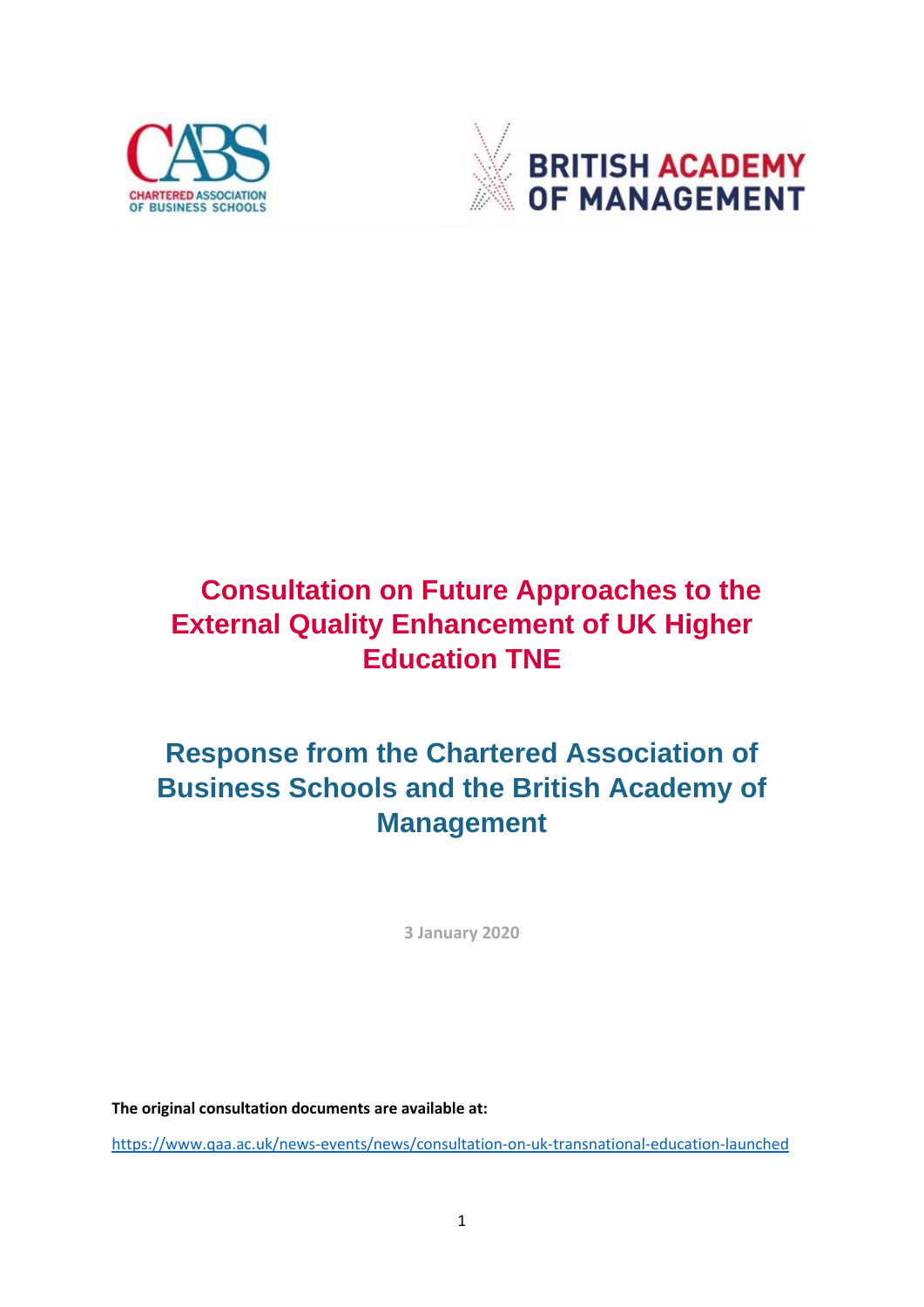The Chartered Association of Business Schools represents business schools across the UK, and the British Academy of Management (BAM) is the leading authority on the academic field of business and management in the UK.

The Chartered ABS is the voice of the UK's business and management education sector and our members consist of 120 business schools and higher education providers across the UK, as well as affiliate stakeholders, corporate members and international partners.

As a learned society, BAM supports the community of scholars in the inter-disciplinary business and management field, and fosters engagement with our international peers. BAM has around 2,000 individual members, almost a quarter of whom are based outside of Britain, including worldrenowned thought leaders and top academics in our field.

# **Information about you**

Questions 1 to 6 referred to information about the responding organisations.

# **Section 1: Guiding principles**

## **Question 7**

To what extent do you agree that any quality enhancement system of TNE should retain a UK-wide approach?

- $\square$  strongly agree
- $\Box$  agree □ neither agree nor disagree
- $\square$  disagree
- $\square$  strongly disagree

## *Comment:*

We are in agreement that any quality enhancement system of TNE should retain a UK-wide approach. While there should be some flexibility, recognising the variation in HE contexts that exist across the different countries where UK institutions provide TNE, it is important to have consistent and recognised standards across UK TNE to provide a clear marker of quality.

## **Question 8**

To what extent do you agree that a quality enhancement system of UK HE TNE should be underpinned by the 11 guiding principles outlined above?

|    | strongly agree             |
|----|----------------------------|
|    | agree                      |
| ΙI | neither agree nor disagree |
| П  | disagree                   |
|    | strongly disagree          |

*Comment:*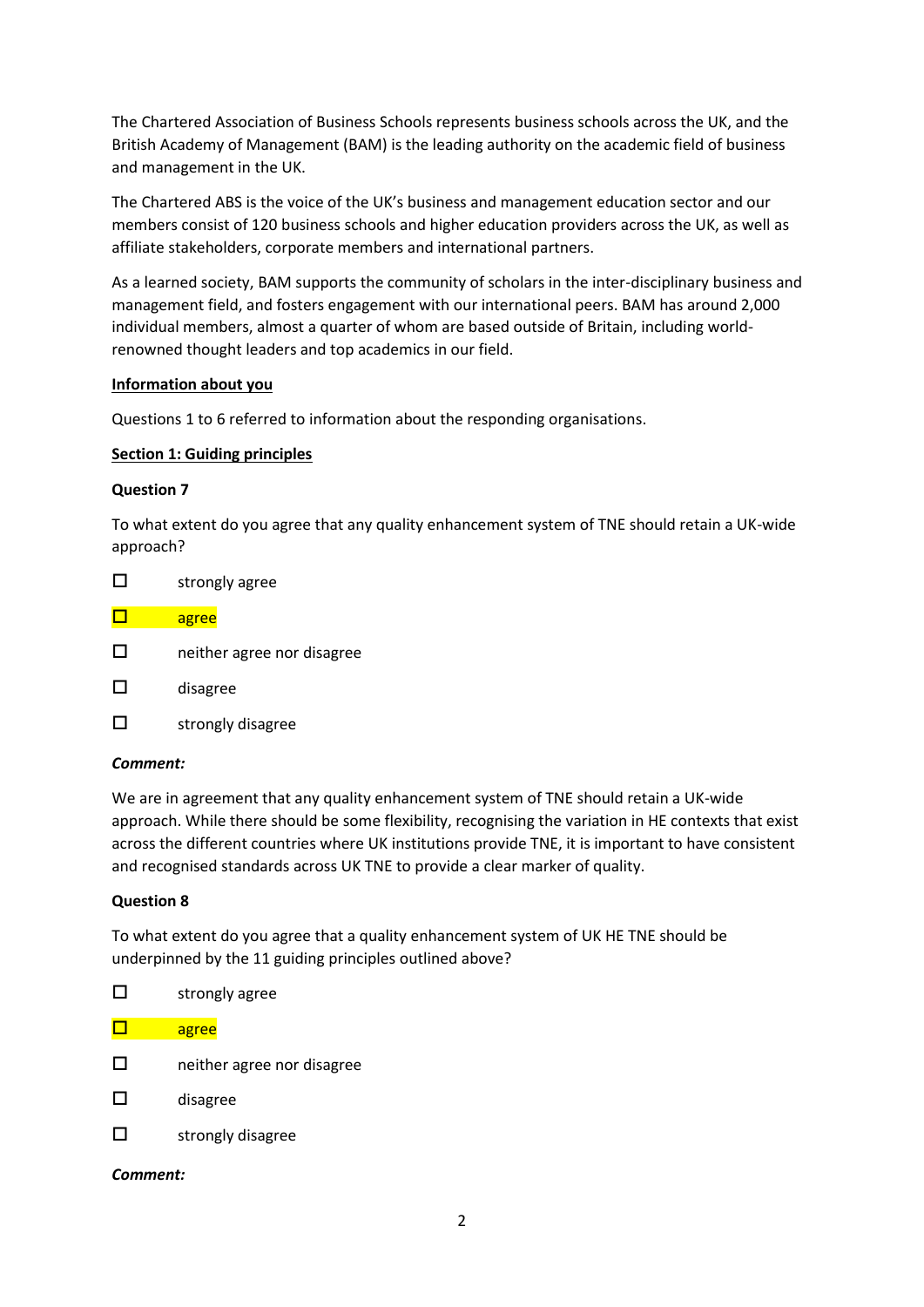We also note that the principle of ensuring the equivalence of student experience and outcomes between TNE and UK-based students is particularly important to the future success of UK HE TNE, ensuring that it is recognised and adopted more widely.

# **Section 2: Models for the continued improvement and quality enhancement of UK HE TNE**

# *2A - Model 1: Reaffirming institutional and national enhancement arrangements*

# **Question 9**

To what extent do you agree that it will be possible to rely on existing national quality assurance and enhancement mechanisms, without complementary regular in-country reviews, in order to strengthen the international reputation of UK HE TNE?

|    | strongly agree             |
|----|----------------------------|
|    | agree                      |
| ΙI | neither agree nor disagree |
| ΙI | disagree                   |
|    | strongly disagree          |
|    |                            |

# *Comment:*

While there will need to be periodic reviews on a country by country basis, it should not be necessary to do this annually. Such a system of periodic review should be underpinned by robust reporting mechanisms that trigger reviews when the need arises.

# **Question 10**

What additional measures, if any, could complement existing national quality enhancement mechanisms to underpin a robust and internationally-trusted quality enhancement approach to UK HE TNE?

# *Comment:*

At this time, we do not believe additional measures are required, especially as many countries will have their own quality assurance systems, some of which may be more stringent than the UK's system.

## *Governance of Model 1*

## **Question 11**

Do you agree that there should be UK-wide sector-led oversight to ensure that existing national quality enhancement arrangements are, and remain, fit-for-purpose for TNE?

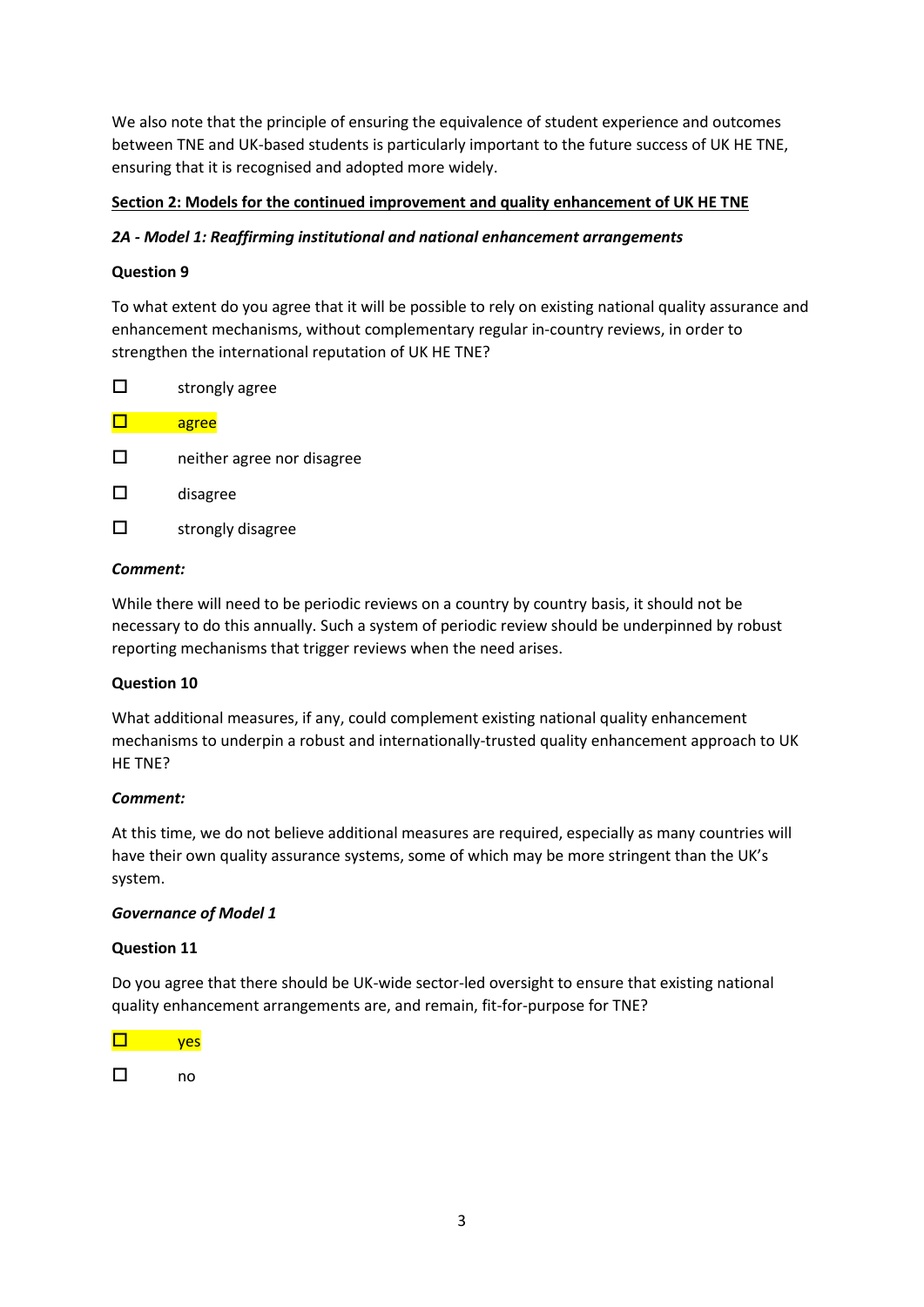# *Funding mechanism of Model 1*

## **Question 12**

To what extent do you agree that the costing of any eventual additional quality enhancement measure should be decided collectively by the sector on a case-by-case basis, and request an external organisation to cost and price those additional measures?

|    | strongly agree             |
|----|----------------------------|
|    | agree                      |
| ΙI | neither agree nor disagree |
| П  | disagree                   |
|    | strongly disagree          |

# *2B - Model 2: Regular in-country quality enhancement*

## **Question 13**

To what extent do you agree a regular programme of in-country quality enhancement activity is needed in order to strengthen the international reputation of UK HE TNE?

|              | strongly agree             |
|--------------|----------------------------|
| $\mathbf{L}$ | agree                      |
|              | neither agree nor disagree |
|              | disagree                   |

 $\square$  strongly disagree

## **Question 14**

Do you agree that three countries/regions is an appropriate number of locations to be selected for quality enhancement activity normally each year? If you disagree, please indicate in your comments the number of locations that you would consider optimal.

- $\square$  strongly agree
- agree
- □ neither agree nor disagree
- $\square$  disagree
- $\square$  strongly disagree

## *Comment:*

The scale of TNE and the number of countries in which UK HE providers have arrangements probably means that the number of locations needs to be increased from what is proposed in the question, if meaningful quality enhancement is to be achieved.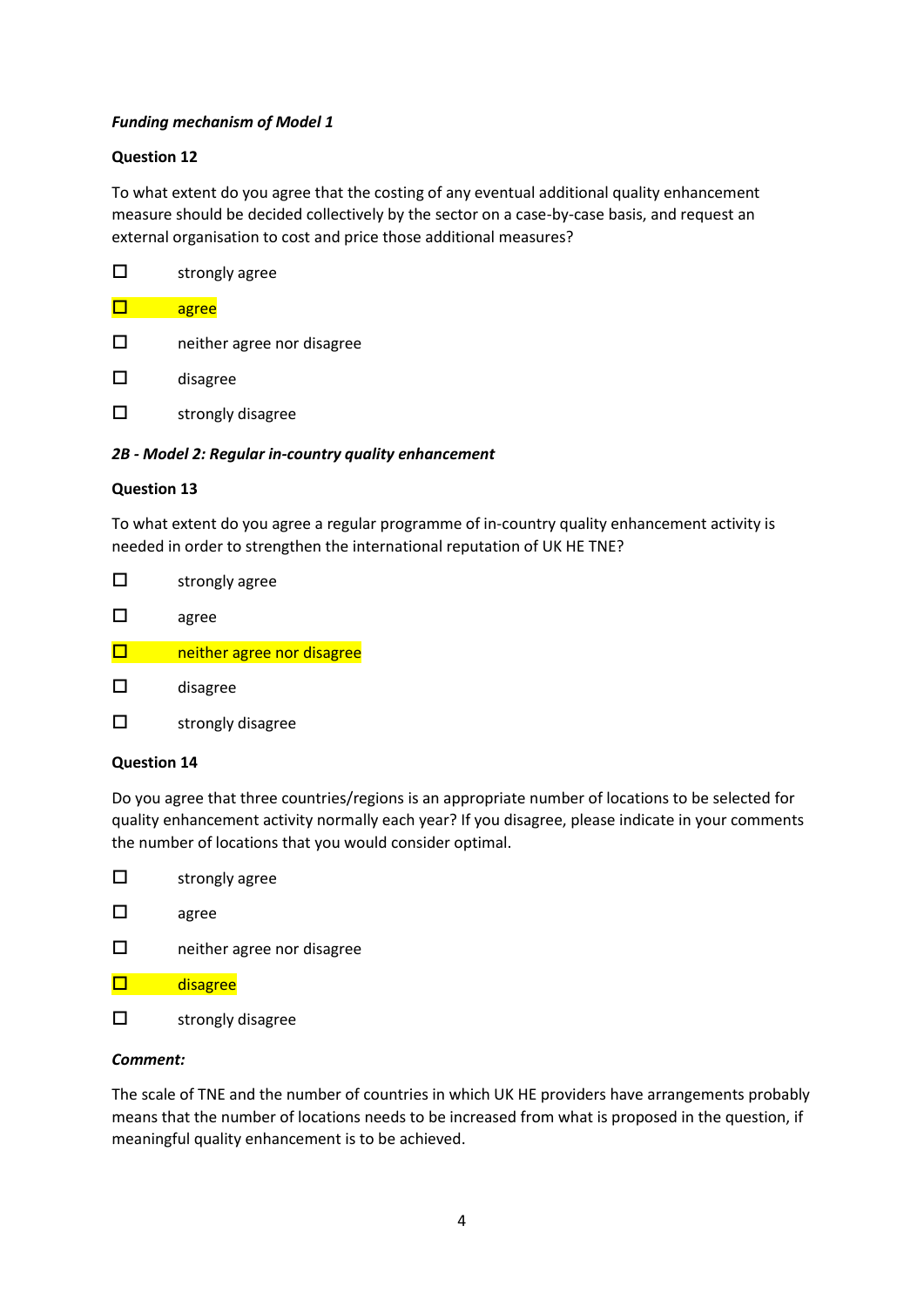# *Governance of Model 2*

# **Question 15**

If in-country reviews were retained, would there be a need for additional external oversight of the in-country review programme?



# *Funding mechanism of Model 2*

## **Question 16**

To what extent do you agree that regular in-country quality enhancement of UK HE TNE should be a voluntary QAA Membership service?

- $\square$  strongly agree
- $\square$  agree
- □ neither agree nor disagree
- $\square$  disagree
- $\square$  strongly disagree

## **Question 17**

How do you think providers buying into the proposed voluntary QAA TNE membership scheme should be charged?

- through **a flat fee** where all providers pay the same
- **T** through **differential fees** where providers pay different amounts depending on specific factors
- no opinion

## *Comment:*

If a voluntary QAA TNE membership scheme were to be instituted, our preference would be for members to be charged differential fees. These differential fees should take into account the scale of the provider's provision, in terms of both the number of countries they operate in, and the number of students involved in their TNE programmes.

## **Question 18**

If differential fees were charged, which of the following parameters should be considered to determine different fee bands? Please rate in order of importance, with 1 being the most important.

- $\square$  TNE student numbers (2)
- $\square$  number of TNE arrangements  $(1)$
- $\square$  number of countries of delivery  $(3)$